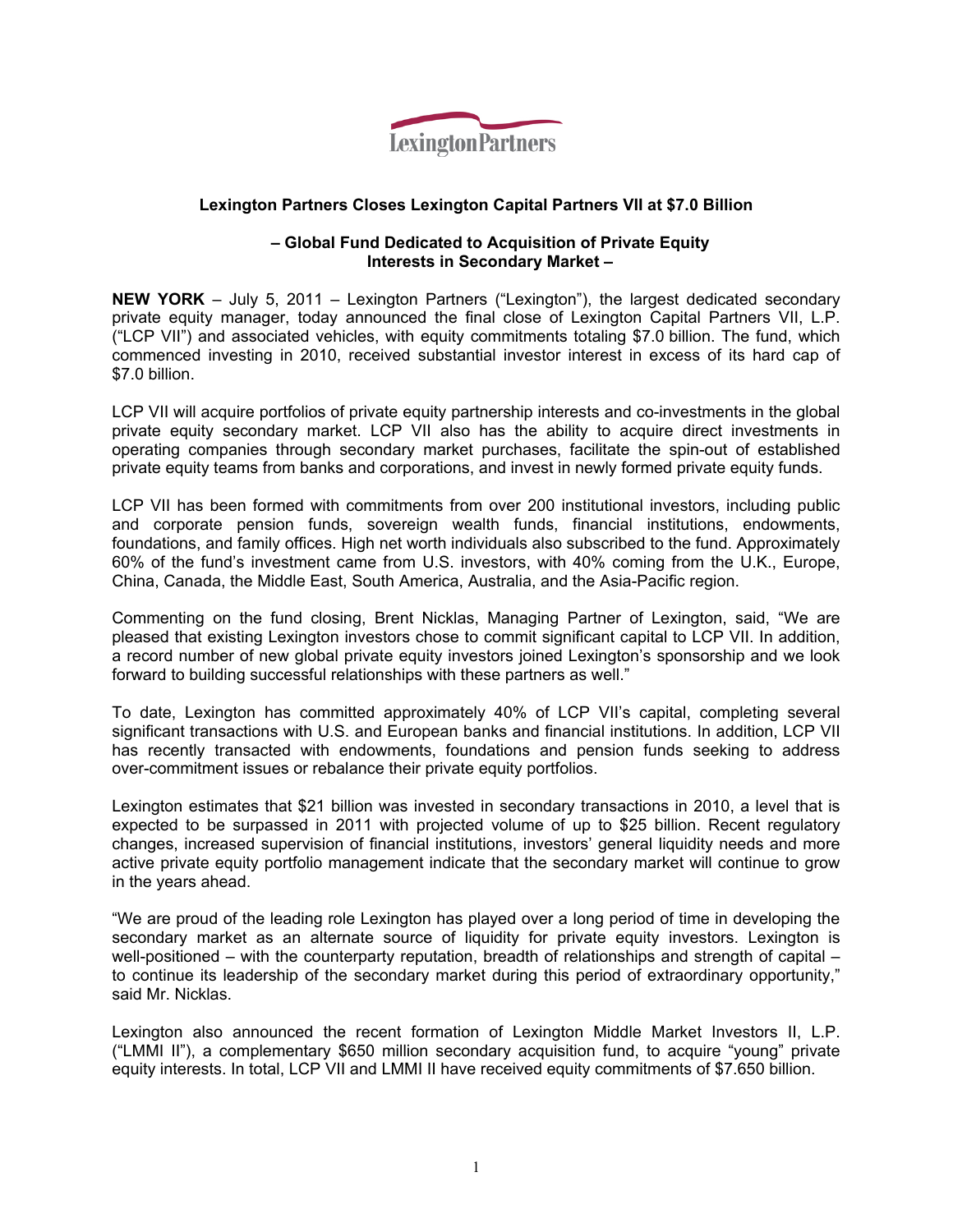#### **About Lexington Partners**

Lexington Partners is a leading global private equity sponsor primarily involved in providing liquidity to owners of private equity investments and in making co-investments alongside leading private equity sponsors. Lexington Partners is the largest independent manager of secondary private equity and co-investment funds with more than \$20 billion in committed capital. Since 1990, Lexington has acquired over 1,800 secondary and co-investment interests through 400 private equity transactions with a total value in excess of \$23 billion, including \$9 billion of syndicated transactions. Lexington also invests in newly-formed private equity partnerships and has committed more than \$1 billion to funds in the U.S., Europe and the Asia-Pacific region. Lexington currently employs 70 people and has offices strategically located in the major centers for private equity investing - New York City, Boston, Silicon Valley, London, and Hong Kong. Additional information may be found at www.lexingtonpartners.com.

##

Media Inquiries: Todd Fogarty **KEKST** (212) 521-4854 todd.fogarty@kekst.com